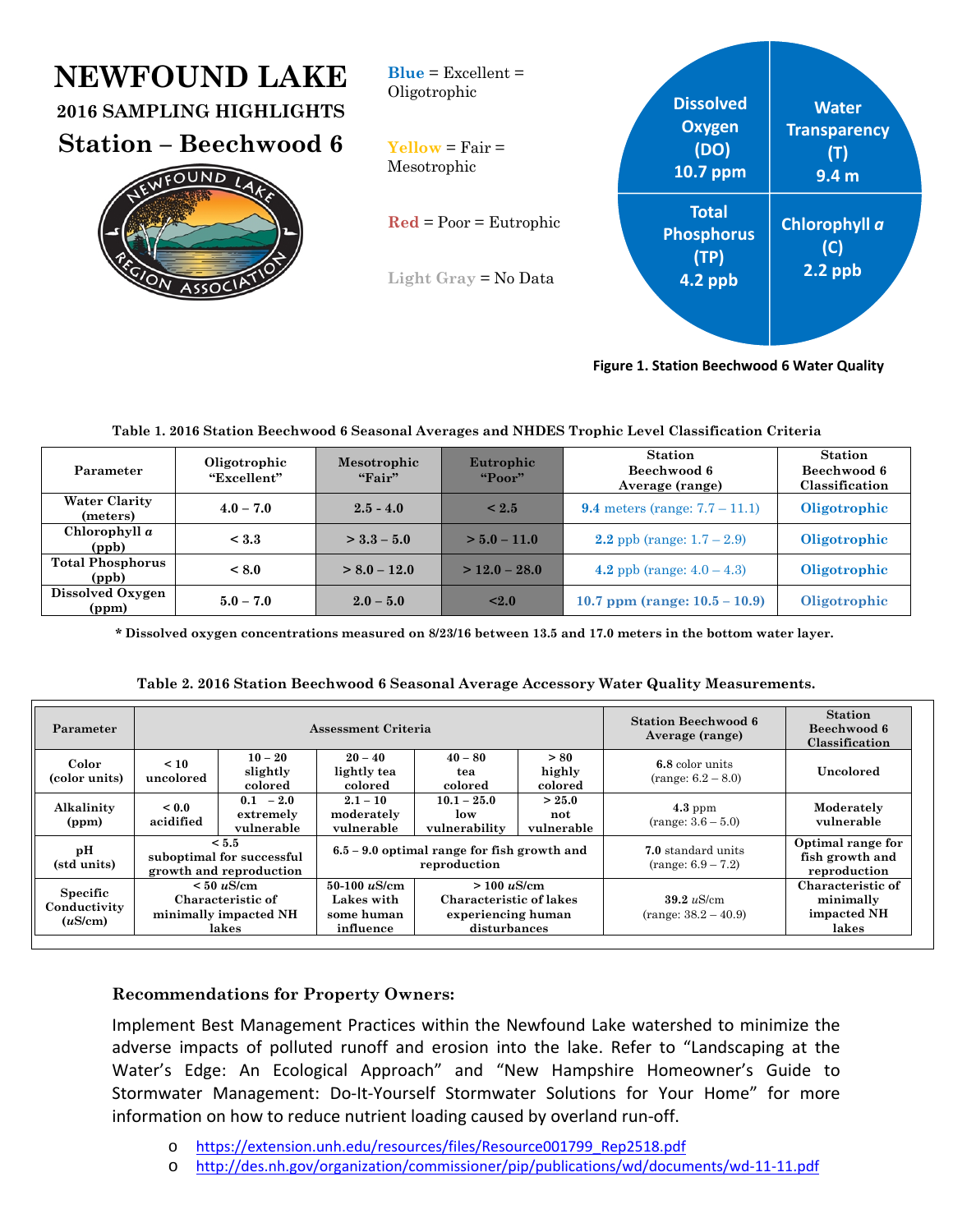## **LONG TERM WATER QUALITY**

Site Beechwood 6 is the located along the westerly shoreline of Newfound Lake (Figure 4). The condition of Site Beechwood 6 is <sup>a</sup> reflection of the various nearshore and upstream sources in close proximity to the sampling site. Further review of water quality measurements at the other Newfound Lake sampling locations will provide <sup>a</sup> better assessment of more localized pollutant inputs that impact the other sampling locations (refer to the 2016 summary data contained in Table 3).

**WATER CLARITY:** The site Beechwood 6 water clarity data display an increasing water clarity trend over the past eighteen years of sampling (1999–2016). However, when the atypically high 2014 and 2015 water clarity data points are removed, <sup>a</sup> decreasing water transparency trend is evident between 1999 and 2013.

**CHLOROPHYLL:** The site Beechwood 6 chlorophyll *<sup>a</sup>* data display <sup>a</sup> trend of increasing chlorophyll *<sup>a</sup>* concentrations over the eighteen years of sampling (1999–2016).

**COLOR:** The site Beechwood 6 color data display <sup>a</sup> trend of decreasing color concentrations over the eighteen years of sampling (1999–2016).

**TOTAL PHOSPHORUS:** The site Beechwood 6 total phosphorus concentrations do not display <sup>a</sup> trend over the fourteen years of sampling (2001‐2016).

In summary, the site Beechwood 6 continues to display good water quality. However, the trend of increasing chlorophyll concentrations over the past eighteen years and a trend of decreasing water transparency between 1999 and 2013 suggest this site remains susceptible to water quality problems. On the other hand, the long‐term total phosphorus (nutrient) data do not display <sup>a</sup> trend. One should be aware that total phosphorus data have not been collected on an annual basis and that data gaps exist among years (Figure 3).





| <b>Site</b>   | Average<br>Secchi<br>Disk       | Average<br>Chlorophyll a | Average<br>Total<br><b>Phosphorus</b> | Average<br><b>Dissolved</b><br>Oxygen |
|---------------|---------------------------------|--------------------------|---------------------------------------|---------------------------------------|
|               | <b>Transparency</b><br>(meters) | (ppb)                    | (ppb)                                 | (ppm)                                 |
| Deep 1        | 10.3                            | 2.0                      | 3.6                                   | 10.6                                  |
| Mayhew 2      | 8.5                             | 1.9                      | 3.8                                   | 0.6                                   |
| Pasquaney 3   | 8.7                             | 3.1                      | 4.9                                   | 11.2                                  |
| Loon Island 4 | 9.7                             | 1.6                      | 4.0                                   | XXXX                                  |
| Cockermouth 5 | 9.4                             | 2.2                      | 3.9                                   | 9.4                                   |
| Beechwood 6   | 9.4                             | 2.2                      | 4.2                                   | 10.7                                  |
| Follansbee 8  | 10.0                            | 2.1                      | 4.5                                   | 10.9                                  |

XXXX indicates site is too shallow to collect comparable oxygen data.

Figures 2 and 3. Changes in the Newfound Lake water clarity (Secchi Disk depth), chlorophyll *<sup>a</sup>* and total phosphorus concentrations measured between 1999 and 2016 at site Beechwood 6. **These data indicate the relationship between plant growth and water clarity. Total phosphorus data are also displayed and are oftentimes corellated with the amount of plant growth.** Note: due to personnel limitations and budgetary constraints, there are years between 1999 and 2016 when incomplete data were collected at site Beechwood 6.